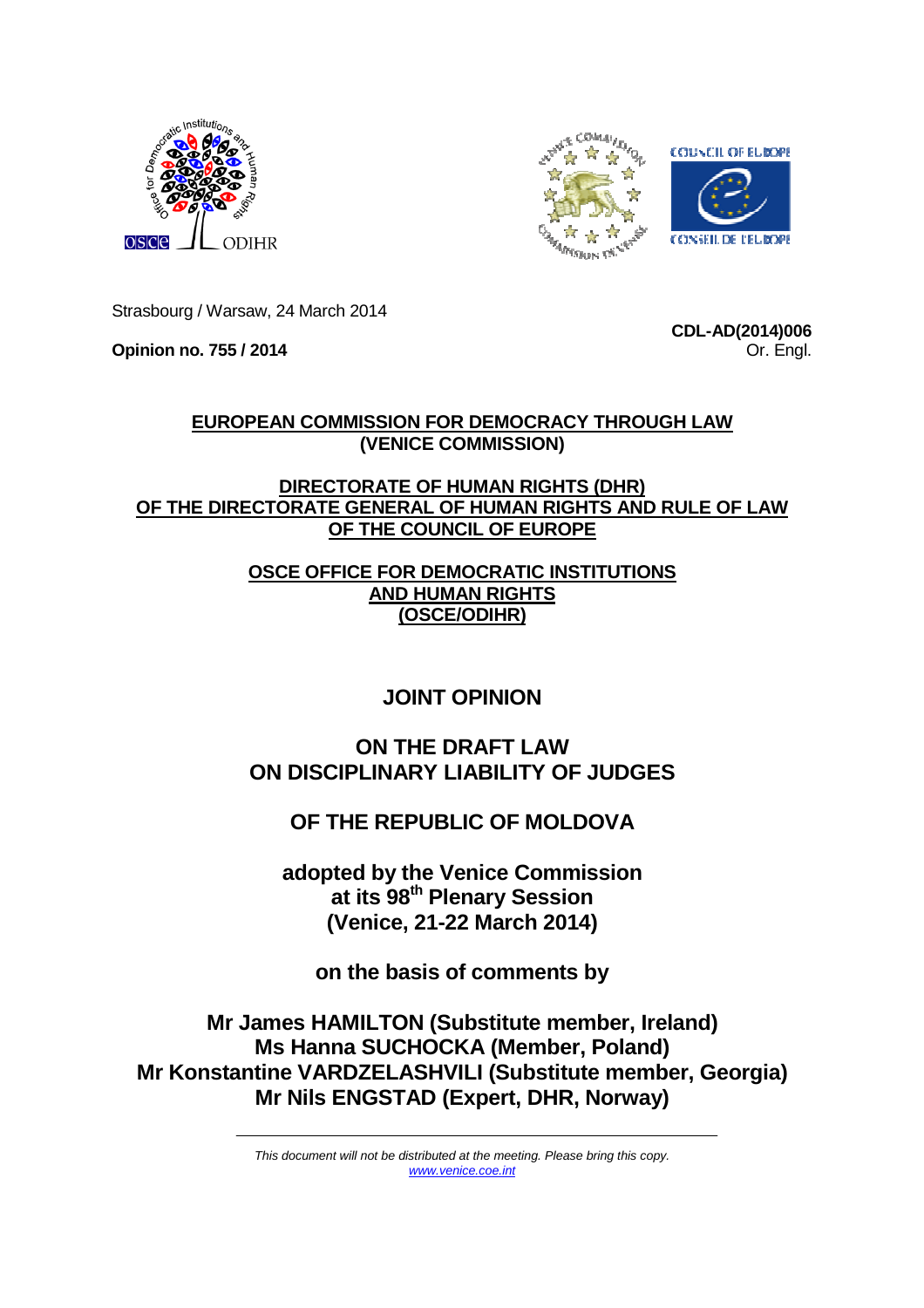### Table of Contents

| Section I - The notification concerning the actions which may constitute disciplinary |
|---------------------------------------------------------------------------------------|
|                                                                                       |
|                                                                                       |
|                                                                                       |
|                                                                                       |
|                                                                                       |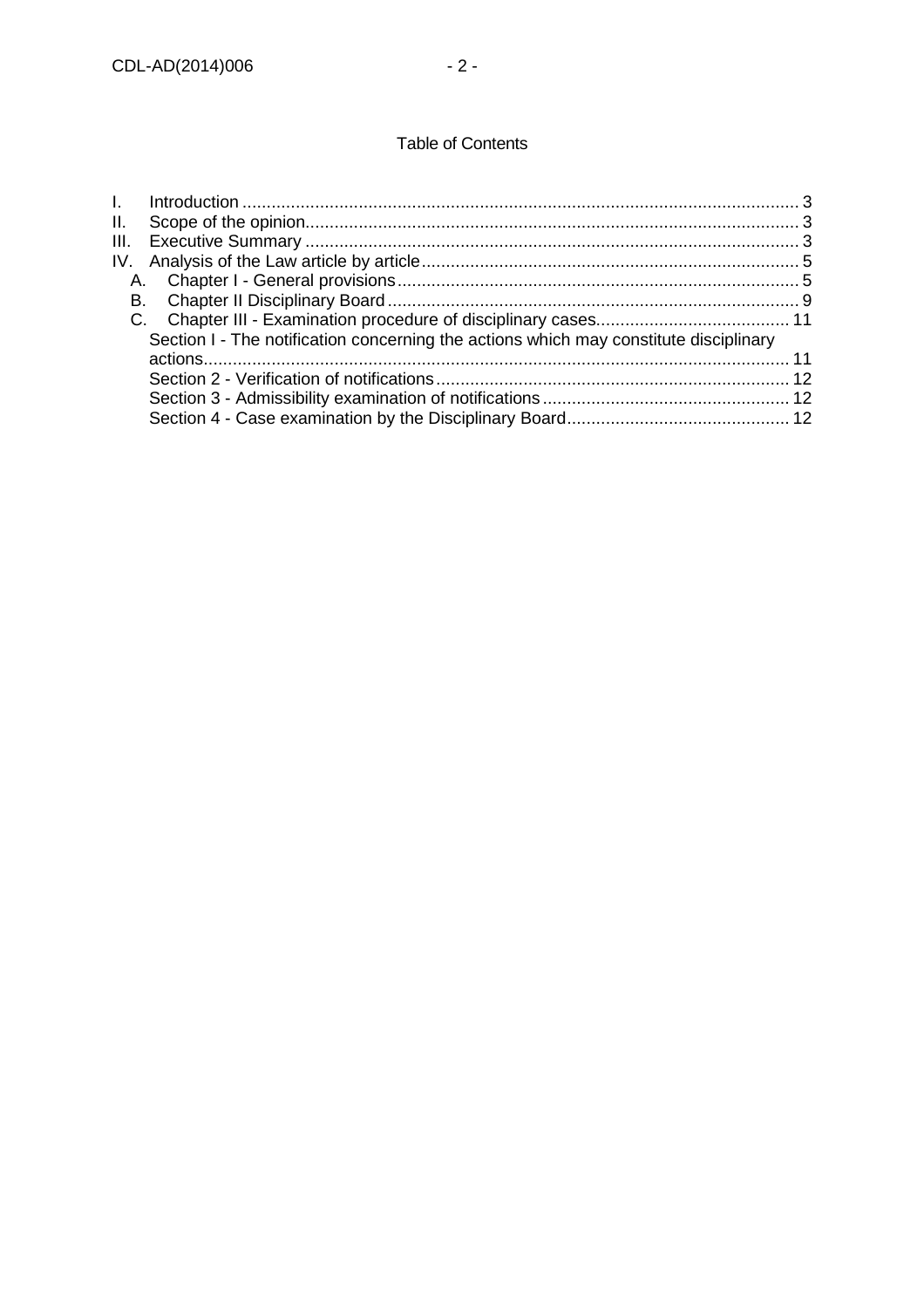## **I. Introduction**

1. By a letter of 9 January 2014, the Minister of Justice of the Republic of Moldova requested the Venice Commission to provide an opinion on the draft Law on disciplinary liability of judges (CDL-REF(2014)002).

2. Mr James Hamilton, Ms Hanna Suchocka and Mr Konstantine Vardzelashvili acted as rapporteurs for the Venice Commission. Mr Nils Engstad provided an expert opinion at the request of the Directorate of Human Rights (of the Directorate General of Human Rights and the Rule of Law, hereinafter DHR). Since the OSCE Office for Democratic Institutions and Human Rights (OSCE/ODIHR) had reviewed a previous version of the draft Law in 2012<sup>1</sup>, it was agreed that OSCE/ODIHR would also participate in the preparation of this joint opinion.

3. A delegation of the Venice Commission visited Chisinau, Moldova, on 11-12 February 2014 to meet with the Committee for Appointments and Immunities of the Parliament, the members of the Working Group responsible for the drafting of the Law, the Superior Council of Magistracy, the Ministry of Justice of Moldova and several NGOs. OSCE/ODHIR also participated in this country visit.

4. This joint opinion takes into account the information obtained during the abovementioned visit.

5. The present joint opinion was adopted by the Venice Commission at its 98th Plenary Session (Venice, 21-22 march 2014).

#### **II. Scope of the opinion**

6. One of the concerns raised during the meetings held in Chisinau is that Article 8 of the draft Law which creates the Disciplinary Board as an independent body would be in conflict with Article 123 of the Constitution of Moldova.

7. However, it is for the national courts and, in particular, the Constitutional Court of the Republic of Moldova to assess the compatibility of national laws with the Constitution of Moldova.

8. The role of the Venice Commission and of the OSCE/ODIHR is to advise on the conformity of the provisions of Constitutions and other national laws with European standards and OSCE commitments. Therefore, this joint opinion will only deal with the conformity of the draft Law with European and OSCE standards and best practices.

9. The Venice Commission, the DHR, and the OSCE/ODIHR would like to make mention that this Opinion is without prejudice to any written or oral recommendations and comments to the Law or related legislation that the Venice Commission, the DHR and OSCE/ODIHR may make in the future.

## **III. Executive Summary**

 $\overline{a}$ 

10. Many of the provisions included in the draft Law are in line with European and OSCE standards and this is to be welcomed.

<sup>&</sup>lt;sup>1</sup> See the OSCE/ODIHR Opinion on the draft Law of the Republic of Moldova on the Disciplinary Responsibility of Judges, Opinion no. JUD-MOL/217/2012 [LH], issued on 14 December 2012.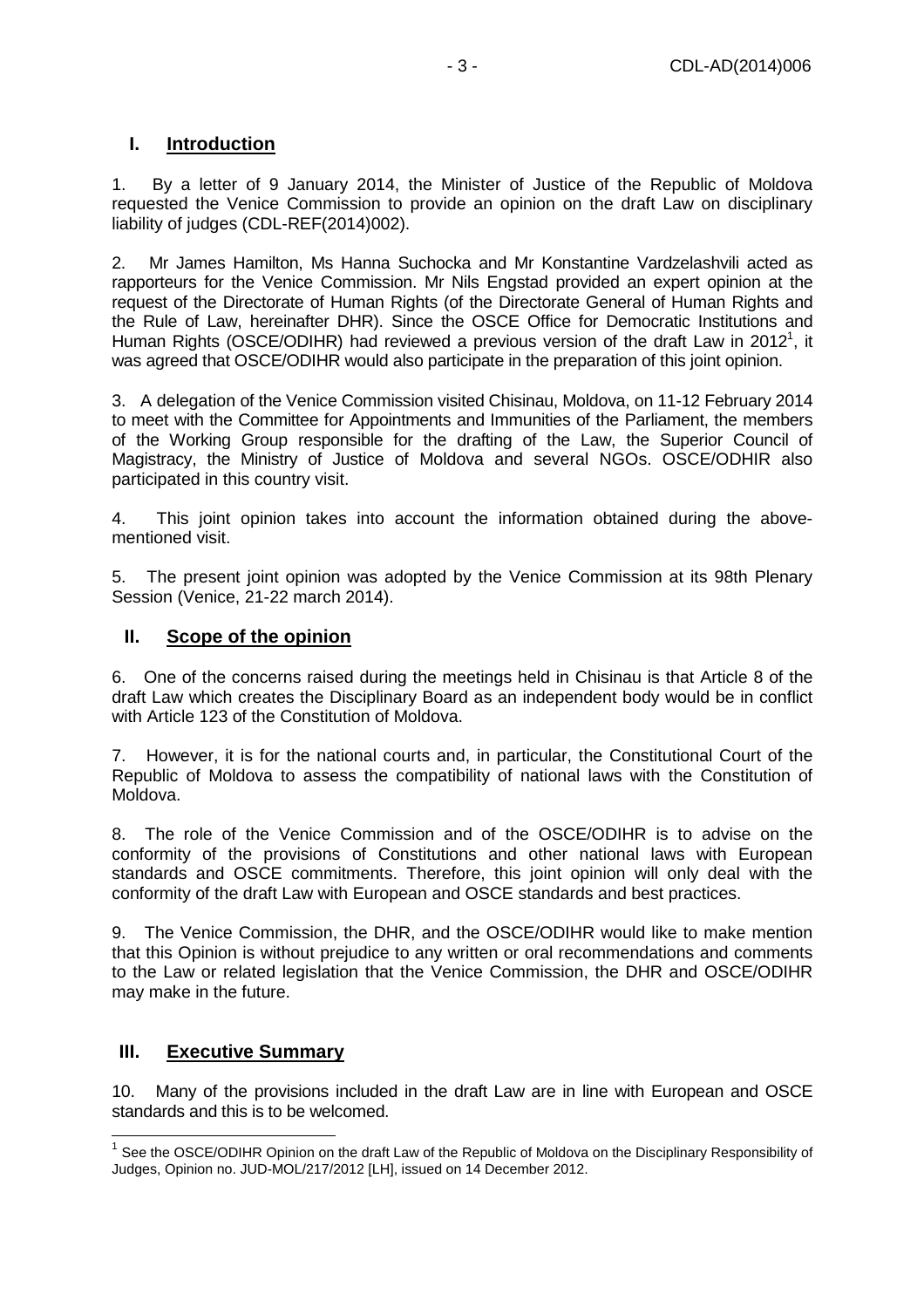The Venice Commission, the DHR and the OSCE/ODIHR recommend, however to:

#### **1. Key Recommendations**

- A. explicitly restrict removal from judge's position to the most serious cases or cases of repetition or of incapacity, or behaviour that renders judges unfit to discharge their duties; [pars 42-43]
- B. specify in the draft Law the criteria for selection of candidates of civil society members of the Disciplinary Board as well as the mechanism for the appointment and functioning of the Commission which is intended to select them; [par 53]
- C. state that alternate members should act as replacements for recused or abstaining members [par 63]
- D. limit the right to submit a notification either to persons who have been affected by the act(s) of the judge or to those who have some form of "legal interest" in the matter; [par 64]
- E. strengthen the role of the inspector-judges and in particular give them the responsibility to draft the charges; [par 71]
- F. give the judge the right to require the hearing of witnesses or other persons during the examination of the disciplinary case; [par 78]
- G. add a clear provision that would prevent the same member of the Superior Council of Magistrates from engaging in all the consecutive steps of the disciplinary proceedings (including appeals procedures); [par 83]

#### **2. Additional Recommendations**

- H. explicitly refer to *intention* and gross negligence in offences described in Article 4.1.a and Article 4.1.b;
- I. enhance Article 4.1.d by prohibiting judges from "unduly" interfering with the judicial activity of other judges; [par 24]
- J. merge Article 4.1.g, Article 4. 1. i and Article 4. 1. j into one article on "undue delays and deficiencies in the performance of duties"; [par 25]
- K. delete Article 4.1.m, or revise and merge with Article 4.1.p; [par 26]
- L. clarify the wording of Articles 4.1.o and 4.1 p; [pars 31-33]
- M. revise Article 4.2 so that disciplinary proceedings are only initiated in cases involving gross and inexcusable professional misconduct; [pars 35-36]
- N. enhance the list of sanctions under Article 6 by adding other possible sanctions, while specifying that certain sanctions, such as a reduction of salary, can only apply in cases of deliberate wrongdoing; [par 38 and 41]
- O. reconsider the ban on transfers of judges during the period of disciplinary sanctions: [par 45]
- P. amend Article 11.2 so that the Disciplinary Board itself may dismiss members who fail to fulfil their duties, and pre-determine the order in which possible alternative members shall be appointed in such cases; [pars 56-57]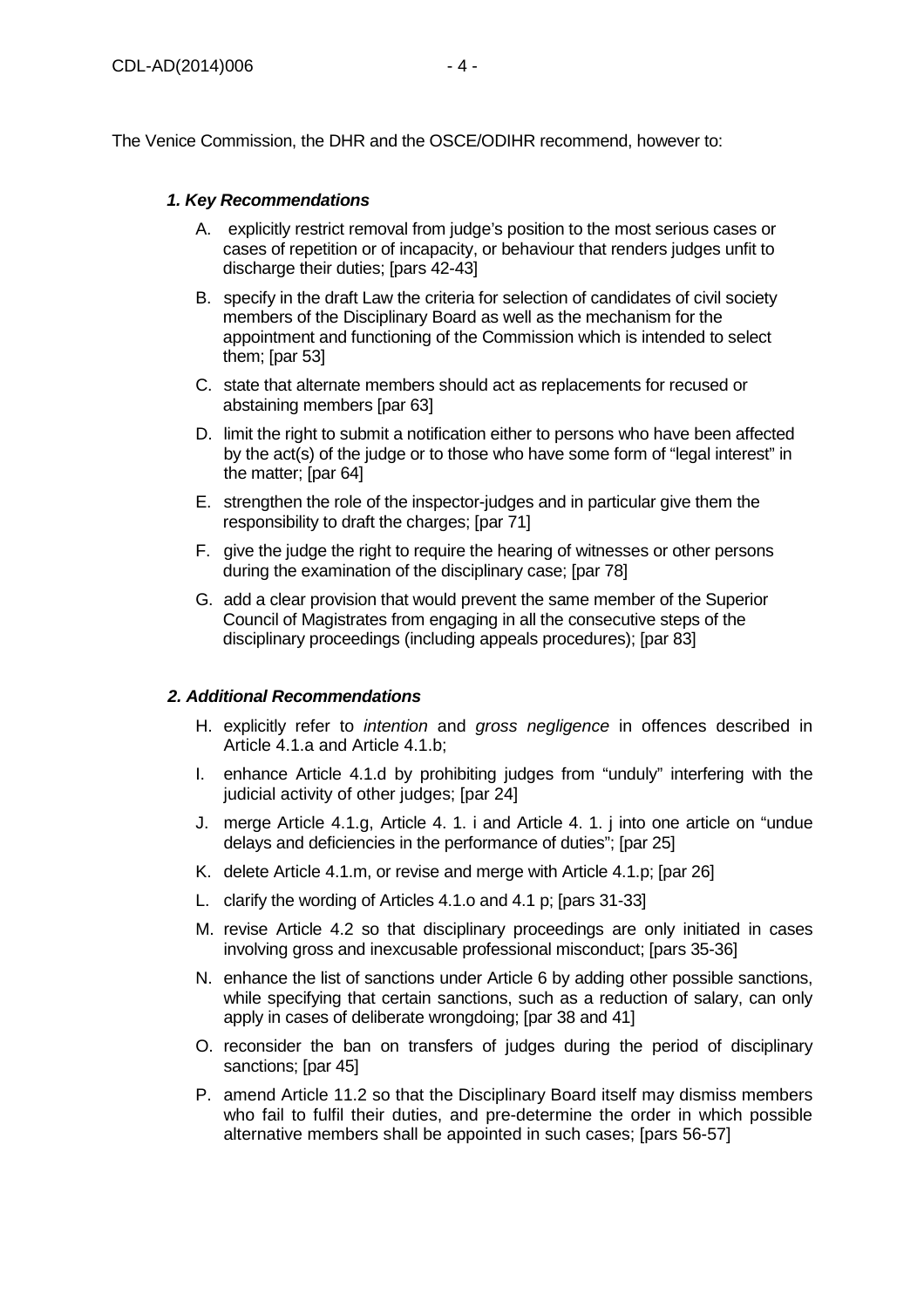- Q. provide for a procedure to be followed in case of revocation of a notification and explicitly mention that there must be a public interest in the pursuit of the disciplinary proceedings; [par 67]
- R. provide that decisions on admissibility panels be notified to the judge concerned; [par 75]
- S. provide that every appeal against disciplinary proceedings should prevent the decision from becoming final until the appeal is determined; [par 81]
- T. detail the procedure before the Superior Council of Magistracy; [par 81] and
- U. add a provision on the publication of final decisions. [par 85]

The Venice Commission, the DHR, and the OSCE/ODIHR remain at the disposal of the Moldovan authorities for any further assistance they may need.

## **IV. Analysis of the Law article by article**

11. This opinion is based on an English translation of the draft Law. The translation may not accurately reflect the original version on all points and certain comments may result from problems in the translation.

## **A. Chapter I - General provisions**

12. Article 2 sets out the "Principles of procedure on disciplinary cases of judges". These principles (legality, respect for judicial independence, fair procedure, proportionality of the sanction with the committed offence, transparency) are in line with international standards and are to be welcomed.

13. Article 3 on "Grounds for disciplinary liability" states that "violation of other normative acts constitutes a disciplinary offence only if the violation constitutes a disciplinary offence under Article 4 of this Law". This Article is to be welcomed in as much as it limits the disciplinary responsibility of judges.

14. However, it raises the question of what the relationship between criminal or administrative law and the disciplinary Law is to be where an offence could be both a criminal or administrative offence and an offence under the disciplinary Law. It would seem desirable to provide that where an event consists of an offence under criminal or administrative law as well as under the disciplinary law, the criminal or administrative proceedings take precedence. A provision for what disciplinary action is to be taken once the proceedings are concluded and for appropriate suspension of disciplinary hearings would be useful, as well.

15. Article 4 enumerates 16 types of misconduct (acts, abstentions and omissions) which constitute disciplinary offences. In general, enumerating an exhaustive list of specific disciplinary offences, rather than giving a general definition which may prove too vague, is a good practice/approach in conformity with international standards<sup>2</sup>.

16. Most of the disciplinary offences enumerated are in line with European and OSCE standards, and do not raise any objection. Some of them however are not drafted in a sufficiently clear way so that the requirement of "foreseeability" of the European Court of Human Rights - which requires that the conduct giving rise to disciplinary action be defined with sufficient clarity, so as to enable the concerned person to foresee the consequences of

 $\frac{1}{2}$  See the CCJE Opinion no. 3 (2002), paragraphs 63-65.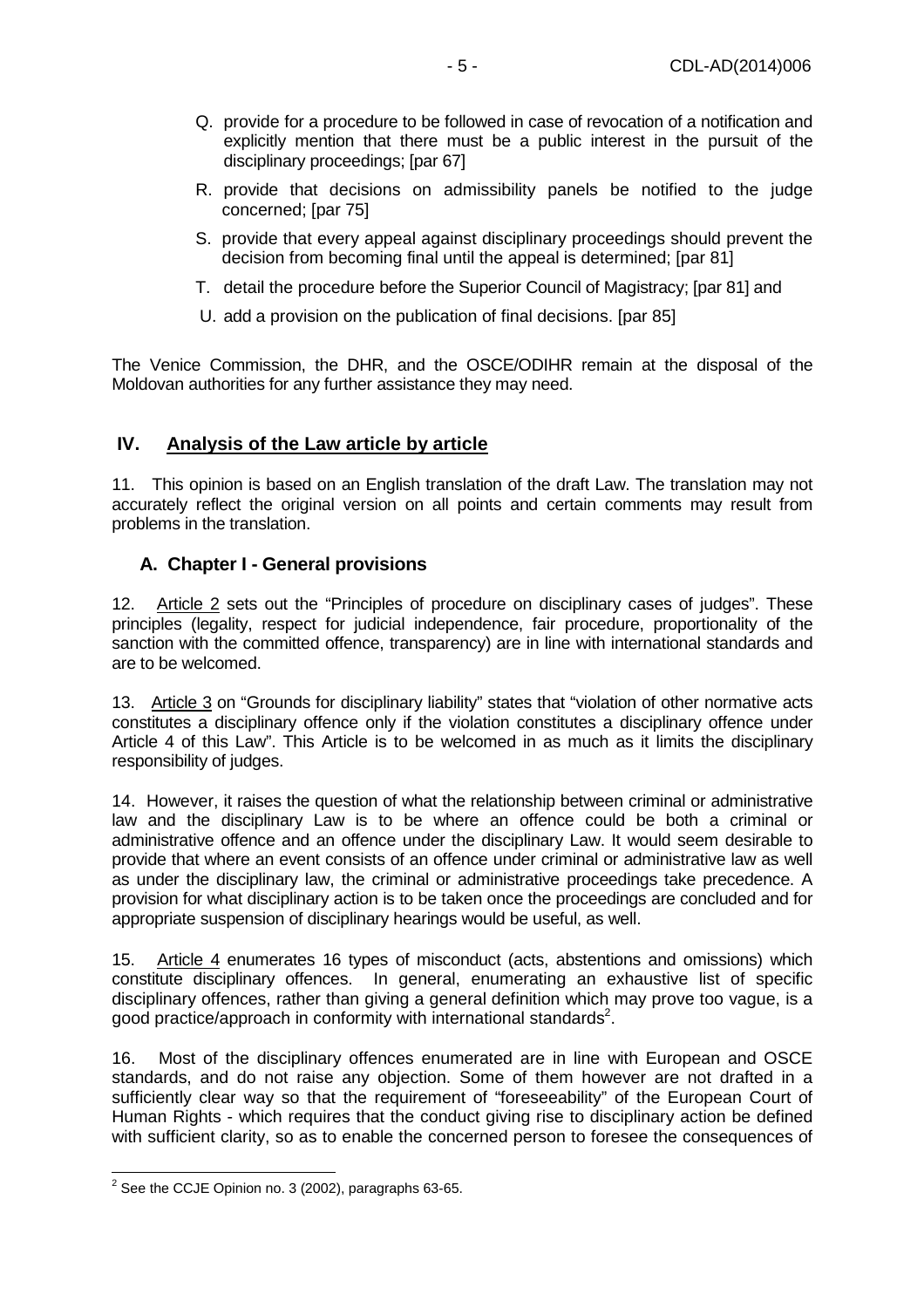17. Article 4.1.a, defines a disciplinary offence as "failure to observe the duty to abstain when the judge knows or should know about existence of one of the circumstances provided by law for abstention, as well as making repeated and unjustified statements of abstention in the same case, which has the effect of delaying the consideration of the case."

18. It is quite uncertain what is meant by making repeated and unjustified statements of abstention in the same case, which has the effect of delaying the consideration of the case.

19. A failure to abstain when the judge "should know" about the existence of a specific circumstance seems to describe a situation where the failure is committed with negligence. An "unjustified abstention" could also be due to ordinary negligence. However a mere negligence should not give cause to disciplinary actions. Only failures performed intentionally or with gross negligence should give rise to disciplinary actions<sup>4</sup>. In order to avoid the risk of judges being held liable for ordinary negligence in this respect, Article 4.1.a should state that the acts or omissions concerned can only lead to disciplinary actions when performed intentionally or with gross negligence.

20. Article 4.1.b defines "intentional application, or application with bad faith, or repeated negligence of legislation contrary to uniform judicial practice" as a disciplinary offence. This Article is not clear and could be interpreted, in concrete situations, in such a way as to weaken the independence of judges instead of guaranteeing it.

21. A judge may not be limited to applying the existing case-law. The essence of his/her function is to independently interpret legal regulations. Sometimes judges may have an obligation to apply and interpret legislation contrary to "uniform national judicial practice". Such situations can occur, for instance, in light of international conventions, and where decisions from international courts supervising the international conventions may alter the current national judicial practice.

22. The legal interpretation provided by a judge in contrast with the established case law, by itself, should not become a ground for disciplinary sanction<sup>5</sup> unless it is done in bad faith, with intent to benefit or harm a party at the proceeding or as a result of gross negligence. While judges of lower courts should generally follow established case-law, they should not be barred from challenging it, if in their judgment they consider right to do so.

23. This Article should be re-drafted; it could refer to malice and gross negligence following the wording of the Recommendation of the Committee of Ministers on Independence, Efficiency and Responsibilities of Judges, which states that "the interpretation of the law, assessment of facts or weighing of evidence carried out by judges to determine cases should not give rise to civil or disciplinary liability, except in cases of malice and gross

<sup>&</sup>lt;u>3</u><br>3 See N.*F. v. Italy*, ECtHR Judgment of 2 August 2001 (Application no. 37119/97), paragraphs 29-30; Volkov v. Ukraine, ECtHR Judgment of 25 May 2013 paragraphs 173ff

<sup>4</sup> OSCE/ODIHR Kyiv Recommendations on Judicial Independence in Eastern Europe, South Caucasus and Central Asia suggest in paragraph 25 that disciplinary proceedings should be limited to "alleged instances of professional misconduct that are gross and inexcusable and that also bring the judiciary into disrepute.<br>5 CM/Bes(2010)125 / 17 November 2010 Becommendation of the Committee of Ninisters to mambe

CM/Rec(2010)12E / 17 November 2010 Recommendation of the Committee of Ministers to member states on judges: independence, efficiency and responsibilities (Adopted by the Committee of Ministers on 17 November 2010 at the 1098th meeting of the Ministers' Deputies), par 66 "the interpretation of the law, assessment of facts or weighing of evidence carried out by judges to determine cases should not give rise to civil or disciplinary liability, except in cases of malice and gross negligence." See also The Venice Commission's Joint Opinion with OSCE on Constitutional Law on the Judicial System and Status of Judges of Kazakhstan also recommends that "disciplinary proceedings should deal with gross and inexcusable professional misconduct, but should never extend to differences in legal interpretation of the draft law or judicial mistakes."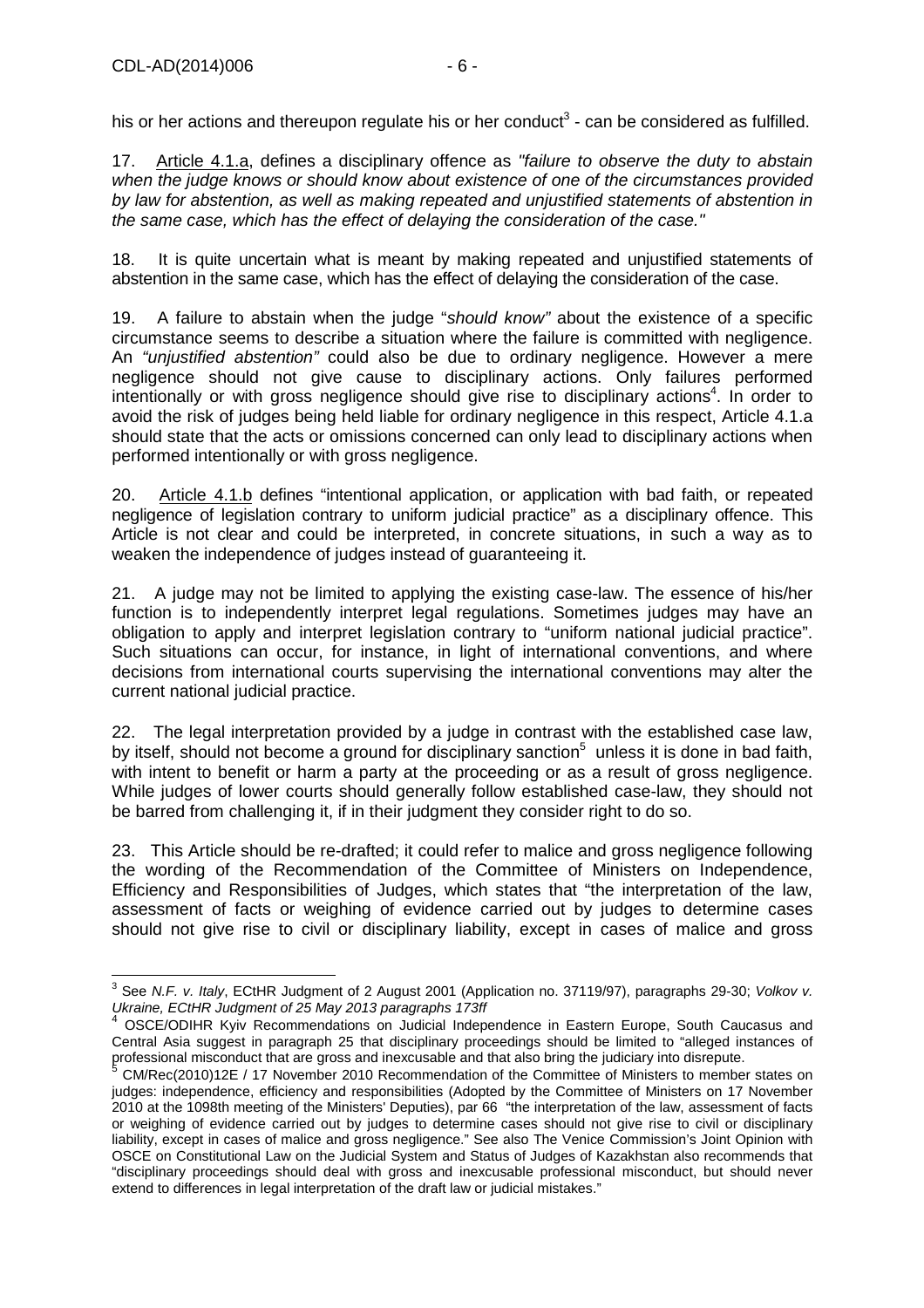negligence."<sup>6</sup> This recommendation may be disregarded in case it is based on an erroneous translation.

24. Article 4.1.d defines a judge's "interference in the judicial activity of another judge" as a disciplinary offence. For the sake of clarity, the term "undue" should be added in the sentence: undue interference in the judicial activity of another judge.

25. Offences described under Article 4.1.g, Article 4.1.i and Article 4.1.j could be covered in one article on "undue delays and deficiencies in the performance of duties".

26. Article 4.1.m defines the fact of "committing an act with elements of a crime or offense that was detrimental to the prestige of justice" as a disciplinary offence.

27. This Article is not clear and seems to introduce criminal elements in the disciplinary procedure. Disciplinary procedure should not be mixed up with criminal procedure, but should, on the contrary, be kept separate.

28. A disciplinary sanction might be imposed on a judge after an acquittal before a criminal court or where the criminal proceedings against him or her have been discontinued but such disciplinary actions and proceedings must not violate the presumption of innocence provided by Article 6.2 of the European Convention on Human Rights. "Disciplinary bodies should be capable of establishing independently the facts of the cases before them" $^7$ .

29. The words "elements of a crime" should be removed. In that case, the paragraph would read "committing an act or offense, that was detrimental to the prestige of justice" and would therefore very much look like Article 4.1.p which deals with "actions affecting the honour or professional integrity or reputation/prestige of justice". It is therefore recommended to delete Article 4.1.m or merge a revised version of Article 4.1.m with Article 4.1.p.

30. The **"**use of inappropriate expressions in the judgments or reasoning of judgments obviously contrary to legal rational, that may affect the prestige of justice or dignity of the position of a judge;" is an offence according to Article 4.1.o.

31. The grounds "use of inappropriate expressions" and "reasoning obviously contrary to legal rational" appear to be too broad and may run counter to the principles set forth in Recommendation CM/Rec(2010)12 paragraph 66, i.e., that "[t]he interpretation of the law, assessment of facts or weighing of evidence carried out by judges to determine cases should not give rise to civil or disciplinary liability, except in cases of malice and gross negligence".

32. Moreover, concepts such as "the prestige of justice" or the "dignity of the position of a judge" as criteria for evaluating the content of judicial judgements are too vague. These matters are not only lacking in precision but are also too subjective to form the basis for disciplinary complaints. Article 4.1.o should thus be revisited and either clarified or removed.

33. The offence of "(other) actions affecting the honour or professional integrity or reputation/prestige of justice" (Article 4.1.p) requires a more precise definition, to avoid varying and possibly conflicting interpretations of this provision.

 6 Recommendation CM/Rec(2010)12, para. 66.

<sup>&</sup>lt;sup>7</sup> See judgment *Allen v. the United Kingdom [GC]*, no. 25424/09 [GC], ECHR 2013, § 103, 104 and 124.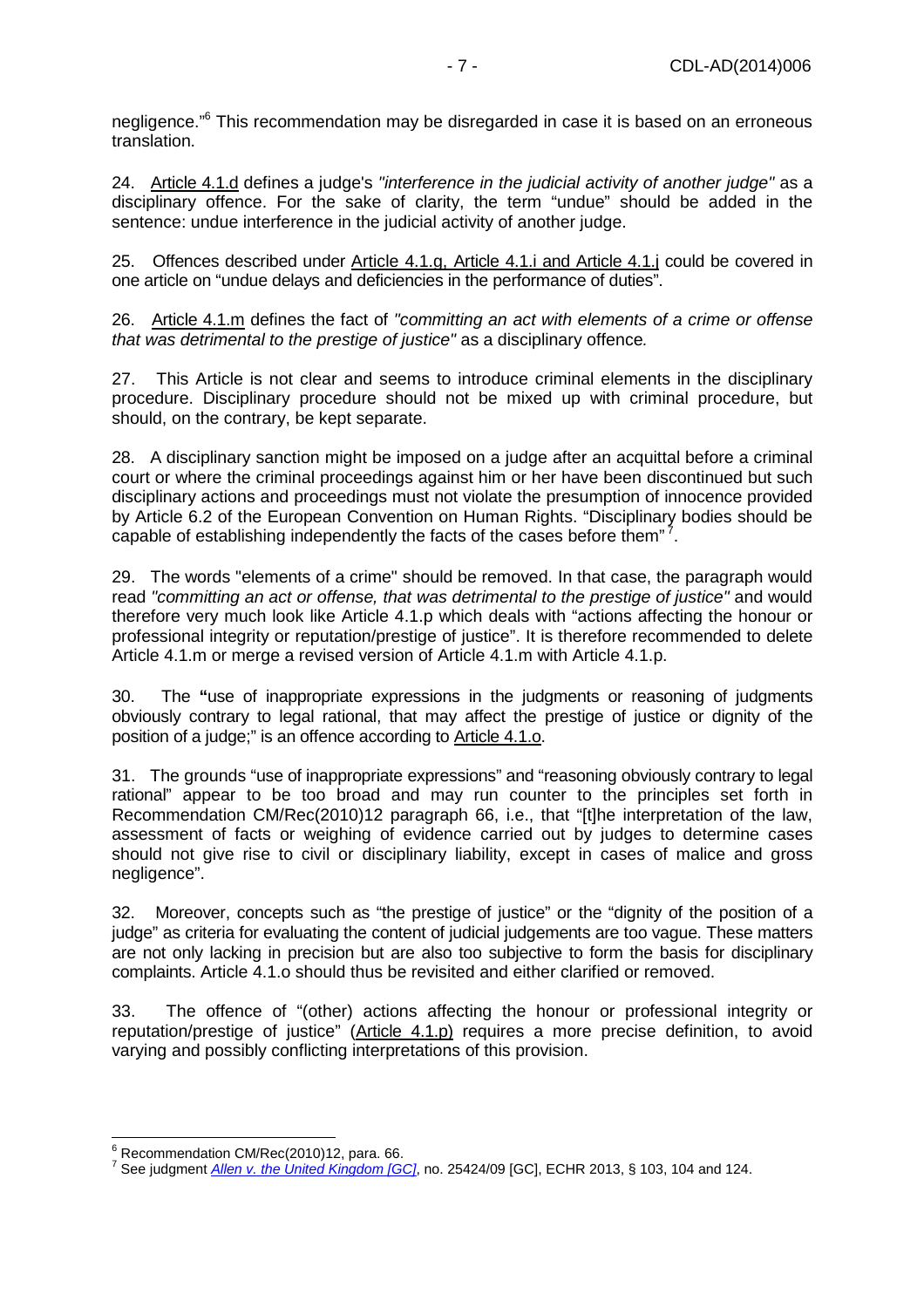34. According to Article 4.2 "a disciplinary offence will be committed if a chairmen and deputy chairmen of courts will [fail] to fulfil the tasks set out in Article 16/1 of the Law no. 514-XIII of 6 July 1995 on judicial organization in case that this failure affected the court's activity."

35. Disciplinary proceedings should generally be initiated in case of professional misconduct that is gross and inexcusable, bringing the judiciary in disrepute. Applying disciplinary sanctions to an act that could have merely "affected the court's activity" is excessive. Article 4.2 should be revised.

36. Moreover, Article 16/1 of the Law no. 514-XIII lists powers and responsibilities of the Chairperson and Deputy Chairperson of Courts. Therefore, defining as a disciplinary offense any failure to execute those powers, if it somehow affected the court's activity, would be unreasonable. For instance, should the failure to suggest "to the Superior Council of Magistracy the appointment of one or more judges from the court as investigating judge" (Art 16/1.e) or failure to represent "the court of justice in the relations with public authorities and mass-media" (Art 16/1.n) be defined as a disciplinary offense?

37. Article 6.1 prescribes four different types of disciplinary sanctions, namely warnings, reprimands, reductions of salary, and removal from office.

38. Having a reasonable range of possible sanctions facilitates compliance with the principle of proportionality when the competent body has to decide on a sanction. From this point of view, the authors of the draft may also wish to consider adding "temporary suspension from office" as another possible disciplinary sanction. Other possible sanctions could be withdrawal of cases from a judge, or moving a judge to other judicial tasks. $8$ 

39. It is to be welcomed that the draft Law itself provides that the sanction to be applied should be proportional to the offense committed (see Article 2.d) "proportionality of the sanction with committed offence" and Article 7.2): "Disciplinary sanctions shall be applied proportionally to the seriousness of the disciplinary offense committed by the judge and his/her personal circumstances. Seriousness of the disciplinary offense is determined by the nature of the committed action and the consequences produced. The consequences produced should be assessed taking into account both the effects on the people involved in the judicial process in which the offense was committed and the consequences for the image and prestige of judiciary".

40. Nevertheless, the wording of Article 6 could be further improved.

41. As concerns reduction of salary, it should be recalled that paragraph  $55^{\circ}$  of Recommendation CM/Rec(2010)12 opposes systems making judges' core remuneration dependent on performance. Therefore it is recommended to specify that reduction of salary may be applied only in cases of deliberate wrongdoing and not in cases having more to do with performance.

42. As concerns "removal from office", Article 6.6 states "Removal from judge's position is the de jure termination of a judge' powers as a result of committing a disciplinary offence; the proposal to remove a judge from the office shall be submitted by the Superior Council of Magistracy, as provided by law". "A disciplinary offense" is quite a vague wording for such a strong sanction and this paragraph would benefit from being further detailed. Removal

 $^8$  CM/Rec(1994) 12/ 13 October 1994, Principle VI.

<sup>&</sup>lt;sup>9</sup> CM/Rec(2010)12E / 17 November 2010 § 55 "Systems making judges' core remuneration dependent on performance should be avoided as they could create difficulties for the independence of judges".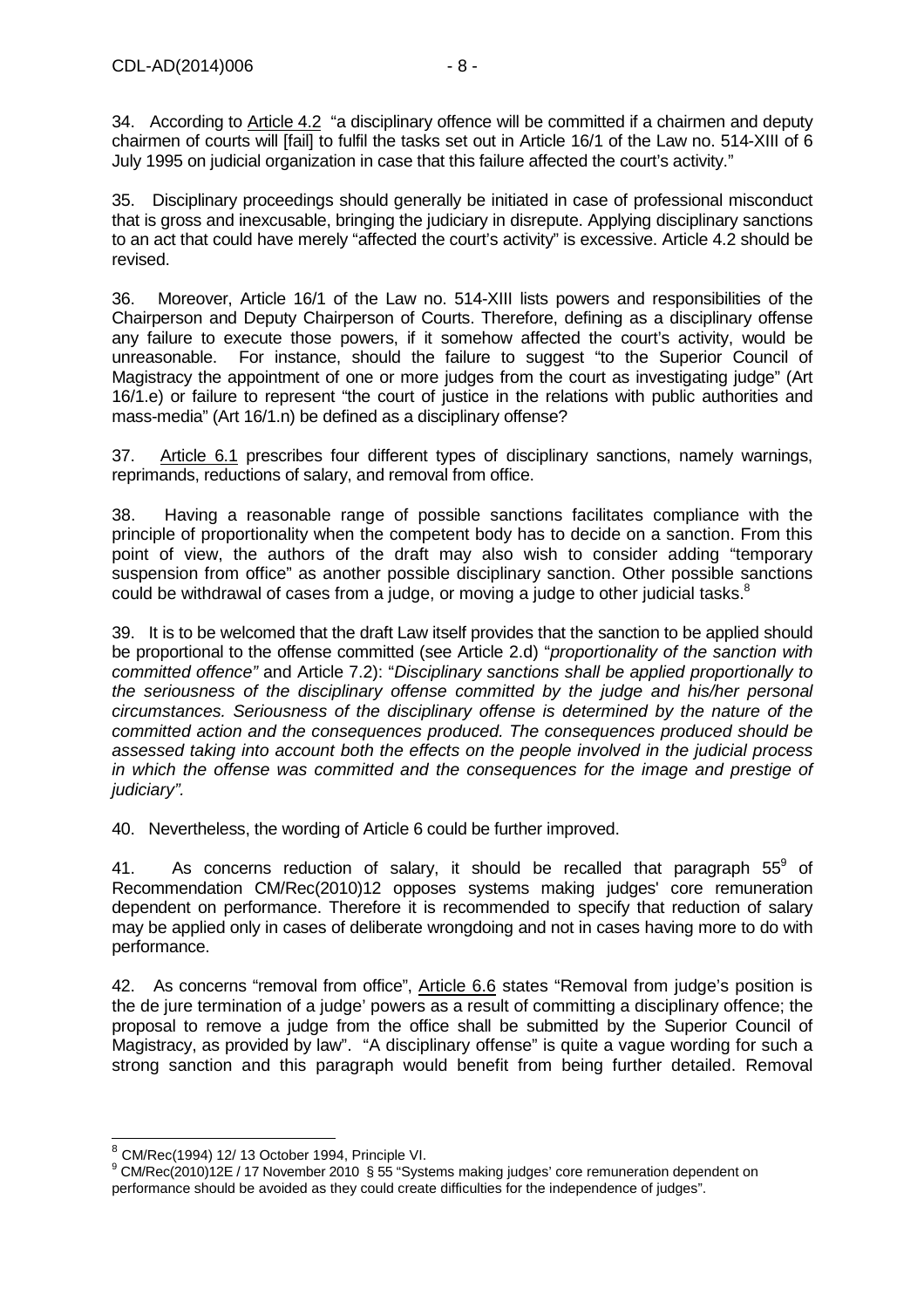should be reserved to most serious cases or cases of repetition. It could also be applied in cases of incapacity or behaviour that renders judges unfit to discharge their duties<sup>10</sup>.

43. Article 6.2 and Article 6.7 deal with sanctions that can be applied to chairpersons or deputy chairpersons of a court. "For judges who act as chairmen or deputy chairmen of court, in addition to the sanctions specified in paragraph 1, the sanction of removal from office of court chairman or deputy chairman can be also applied." "Removal from the office of court chairman or deputy chairman shall be applied for a disciplinary offenses set out in Art. 4.2 of this Law and constitutes the termination of the term of office of a court chairman or deputy chairman. The proposal to remove from the office of court chairman or deputy chairman should be submitted by the Superior Council of Magistracy, as provided by law."

Article 4.2 refers to the list of powers and duties of the court chairperson and deputy chairperson as defined by Article 16/1 of the draft law no. 514-XIII of 6 July 1995 on judicial organization. Failure to meet any of the requirements on this list should not automatically lead to a disciplinary sanction, let alone to removal from the office. It is therefore suggested to draft Article 6.7 in a more restrictive manner.

44. As mentioned above, it is to be welcomed that the principle of proportionality is reflected in draft Article 7.2.

45. Article 7.5 provides that "Throughout the validity period of the disciplinary sanction, the judge cannot be transferred, appointed as court chairman or deputy chairman, or promoted to another court." While the ban on promotion is understandable, the prohibition on transfers to other courts is less clear. Recommendation CM/Rec(2010)12 provides that "[a] judge should not receive a new appointment or be moved to another judicial office without consenting to it, except in cases of disciplinary sanctions or reform of the organisation of the judicial system" (emphasis added). Even if transfer is not added as an alternative disciplinary sanction, the prohibition on transfers during the validity period of a disciplinary sanction is perhaps not necessary.

## **B. Chapter II Disciplinary Board**

46. The creation of a Disciplinary Board which is separate from the Superior Council of Magistracy is to be welcomed (Article 8.1).

47. It could be useful to harmonise this Article - which defines the Disciplinary Board as a body which examines disciplinary cases and applies disciplinary sanctions to judges - with Article 7 which states that disciplinary proceedings could be brought against resigned judges.

48. Article 9.1 defines the composition of the Disciplinary Board (5 judges and 4 persons from civil society). Such a composition is to be welcomed as it should help ensure transparency, as well as community involvement in disciplinary proceedings, while also averting the risk of judicial corporatism.<sup>1</sup>

49. Article 9.3 provides that a competition will be organised to choose the civil society representatives on the Disciplinary Board and this is to be welcomed.

<sup>&</sup>lt;sup>10</sup> It is important to ensure that "judges shall be subject to suspension or removal only for reasons of incapacity or behaviour that renders them unfit to discharge their duties" the United Nations Basic Principles on the Independence of the Judiciary, paragraph 18.

See the OSCE/ODIHR Kyiv Recommendations on Judicial Independence in Eastern Europe, South Caucasus and Central Asia, paragraph 9.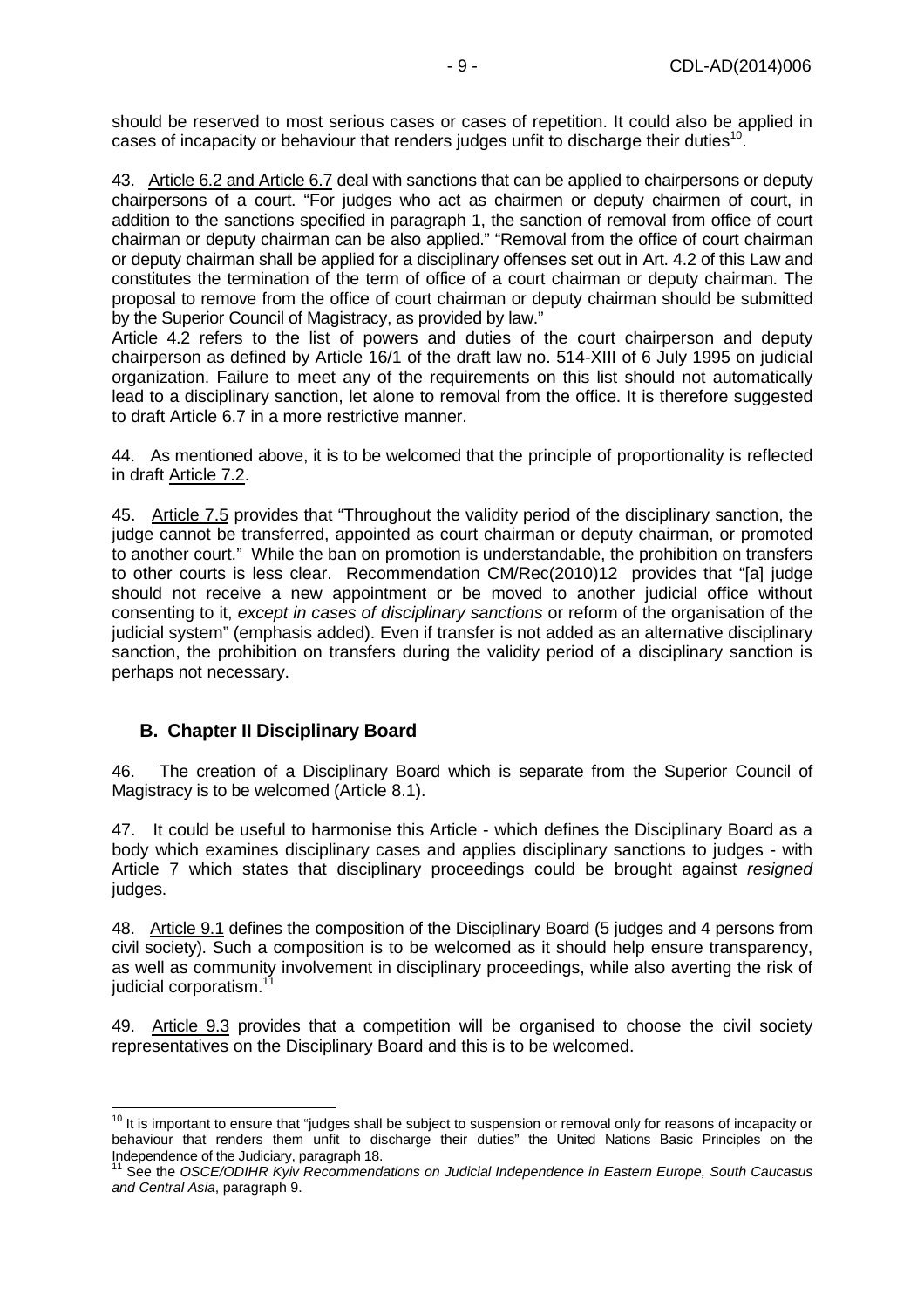50. Members will be selected for a fixed term of six years (Article 9.4) and this is to be welcomed, as well.

51. According to Article 9.5 "the term of office of a member of the Disciplinary Board is extended de iure until the establishment of a college in a new composition." It is recommended to extend the term of the member until the examination of the cases, in which the member is involved, is completed.

52. Article 10.1 provides that members of the Disciplinary Board from among judges shall be elected by the General Assembly of Judges, as follows: 2 judges from the Supreme Court of Justice, 2 judges from the Courts of Appeal and 1 judge from the courts. It is to be welcomed that judges are elected by their peers. However, it is not clear what the rationale is for composing the Disciplinary Board mainly of representatives of the senior judiciary. Why are the judges requested to elect of 4 out of 5 judges from the Supreme and appellate courts? Furthermore it should be expressly mentioned that election is done by secret ballot.

53. Article 10.3 provides that "Members of the Disciplinary Board from among civil society representatives, including four alternates, shall be appointed by the Minister of Justice, being selected through public competition. The competition is organized by a committee for selection of candidates which includes representatives appointed by the Superior Council of Magistracy. The numerical and nominal composition of the Commission, its mode of functioning and criteria for selection of candidates are set out in the Regulation on the selection of members of the Disciplinary Board, approved by the Ministry of Justice, after consultation with the Superior Council of Magistracy."

54. As mentioned above, the organisation of a competition to choose the civil society representatives on the Disciplinary Board is to be welcomed. However, it would be desirable that the criteria for selection of candidates as well as the mechanism for the appointment and functioning of the Commission which is intended to select candidates be specified in the law itself rather than in a regulation. Furthermore, it should be made clear that the Minister's function in appointing these persons is a formal one and that the appointment is carried out in accordance with the recommendations of the Commission which selects candidates.

55. Article 11.1.e states that the term of office of a member of the Disciplinary Board may be terminated or cancelled upon reasoned proposal of the Disciplinary Board, that was adopted by a vote of 2/3 of its members, in case of failure, without good reason, to fulfil the duties of the member of the Disciplinary Board set out under this Law, for at least 3 months. The reference to a vote of 2/3 of the members needs to be clarified namely whether this refers to the total number of members or of those present and voting.

56. According to Article 11.2 the reasoned proposal of the Disciplinary Board to revoke the term of office of a member of the Disciplinary Board shall be submitted to the body that appointed or elected that member in order to revoke and replace him/her with another member. The Board should itself be able to dismiss the member rather than simply remitting the matter to the body which elected the member to revoke the appointment. The credibility of the Disciplinary Board would be undermined if this body failed to do so. However, there needs to be a very clear provision to invoke the procedure where a member fails to attend to duties to ensure that proper notice is given.

57. Article 11.3 which states that "In case of termination or cancelation of the term of office of a member of the Disciplinary Board, its place will be filled by an alternate member" should add that the order of alternate members should be pre-determined, in order to make clear which alternative member is to fill in a vacant post.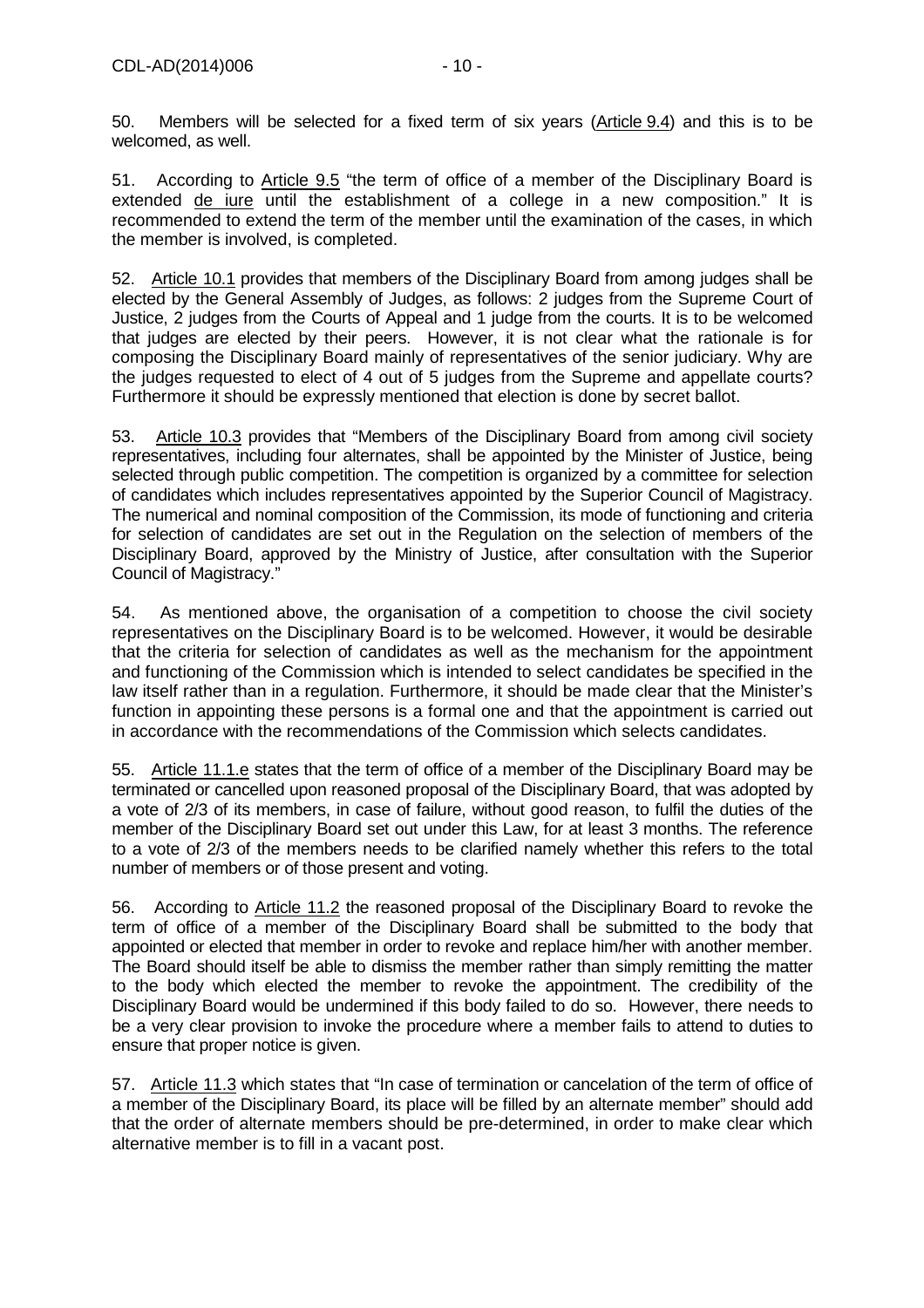58. The election of the Chairman of the Board by its members, by secret ballot, provided for in Article 12.1, is to be welcomed. However, it would be desirable for the Board also to elect a Vice-Chairman to act in the absence of the Chairman rather than the arrangement provided for in Article 12.3 that in the absence of the Chairman the oldest member present should take the chair.

59. With regard to the provision for the removal of the Chairman, as well as a reasoned proposal from three members (Article 12.4) there also needs to be a vote of the members of the Board, who should not have to wait for three months of inaction before taking action themselves. A 2/3 majority could also apply as in the case of the removal of ordinary members.

60. The random case distribution provided in Articles 12.2.b, 21.2 and 30 is to be welcomed.

61. Moreover, there is a need for providing a mechanism for deciding on the reduction of the workload of judicial members of the Disciplinary Board (Article 13.3)

62. Article 14.4 provides that "In case a Member of the Disciplinary Board declares abstention, he/she cannot be obliged by the decision of the Board to participate in the examination of the case for which he/she declared abstention." This provision is to be welcomed, but should refer not only to cases of abstention, but also to cases of recusal.

63. However, it seems to be contradicted by paragraph 5 which states that "The recusal or abstention shall not be admitted if as a result of the abstention or recusal it will be impossible to ensure the deliberative meeting of the Board". Such a provision should not be used. An alternative member should act as a replacement for the recused member.

#### **C. Chapter III - Examination procedure of disciplinary cases**

#### **Section I - The notification concerning the actions which may constitute disciplinary actions**

64. Article 19 enumerates the persons or bodies entitled to submit "notifications concerning actions which may constitute disciplinary offences". According to Article 19.1.a the notification regarding the committed actions which may constitute disciplinary offenses committed by judges can be submitted by "any interested person". This right should be limited either to persons who have been affected by the acts of the judge or to those who have some form of "legal interest" in the matter.

65. In this case (if Article 19.1.a) is redrafted with the above limitations), Article 19.2, which states that "Those stipulated under par. (1) can submit notifications concerning the actions which have become known to them in exercising their rights or functions or based on the information disseminated by media" could remain as it is.

66. However, it should be borne in mind that there is a potential risk of misuse of this provision, as notifications may then be submitted solely on the basis of rumours, or merely by malicious intentions placing improper pressure on the judge concerned.

67. In Article 19.4, the provision, which deals with the case of revocation of a notification, should specify the body competent on deciding the pursuit of the disciplinary proceedings, the procedure to be followed and should state that there must be a public interest in the pursuit of the disciplinary proceedings.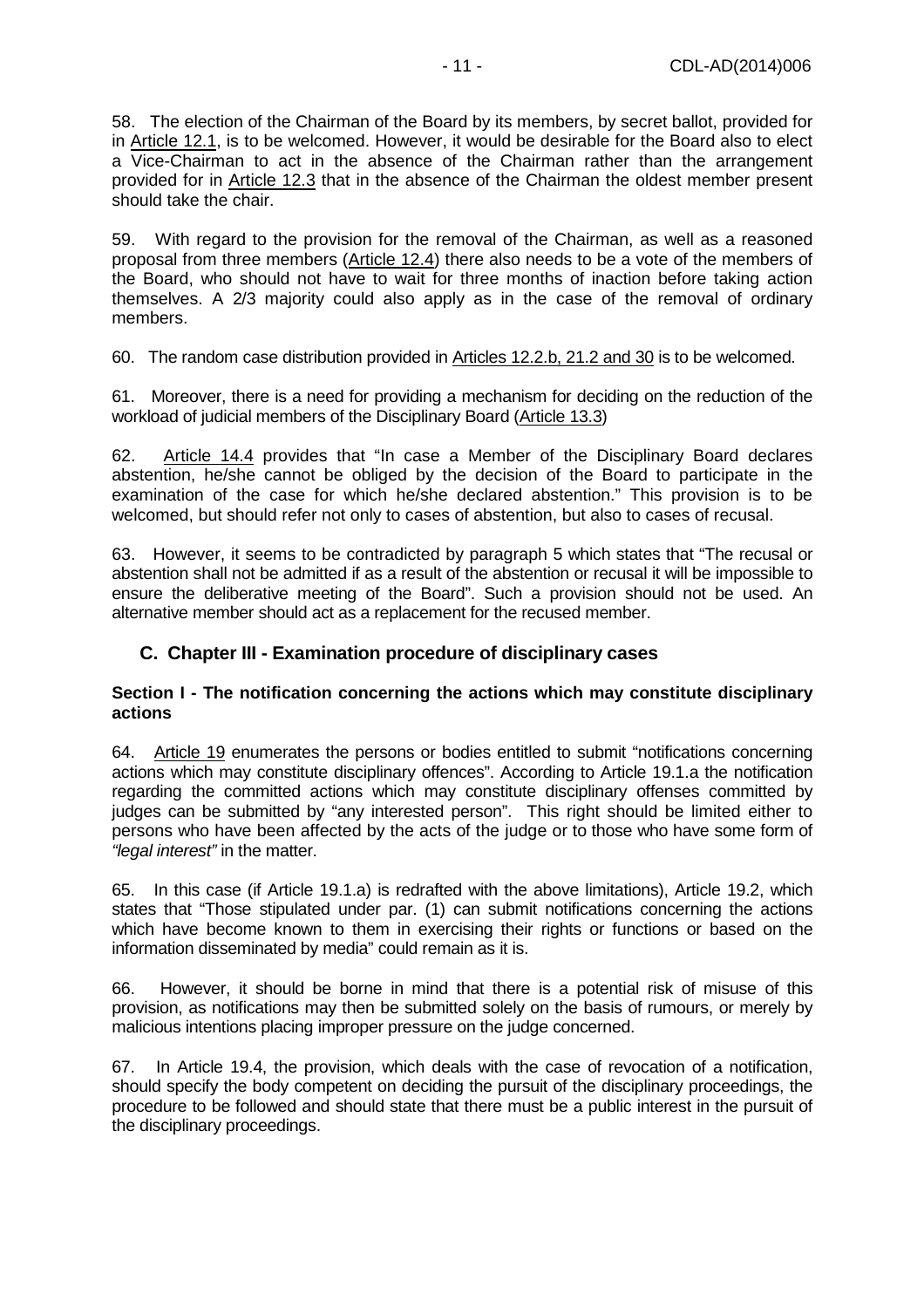## **Section 2 - Verification of notifications**

68. According to Article 21, notification on actions that may constitute disciplinary offences shall be filed with the secretariat of the Superior Council of Magistracy, which does not investigate. Investigations are the task of the inspector-judges to whom cases are distributed on a random basis. These provisions are to be welcomed.

69. Article 23 defines what a "Verification of notification" is and lists the obligation (Article 23.2) and the rights (Article 23.3) of the inspector judge who is charged to verify the notification. Article 23.2 could usefully add a reference to "any explanations provided by the judge" to the list of matters which are to be contained in the report.

70. Article 26 provides that when the verification is over, the inspector-judge shall prepare a report, which, together with the disciplinary case file, shall be presented (…) for examination to the admissibility panel of the Disciplinary Board (paragraph 1). The report shall contain the brief description of the facts alleged by the author of the notification, the facts identified by the inspector-judge, the evidence presented by the author of notification and the evidence collected during the verification by the inspector-judge (paragraph 2). Explanations provided by the judge should be added to this list.

71. Article 26 seems to limit the role of the inspector-judge to preparing and substantiating the disciplinary case file. Inspector-judges should have a strengthened role and in particular should be responsible for drafting the disciplinary charges. Such a provision should be usefully added to the draft Law which is silent on this aspect of the procedure. The inspector-judge would be the best placed for this since the admissibility panel should act only as a filter – deciding on the admissibility -but should not be involved in the drafting of charges.

## **Section 3 - Admissibility examination of notifications**

72. According to Article 27, the file is then examined by an admissibility panel consisting of 3 members (2 judges, 1 representative of civil society) of the Disciplinary Board appointed by decision of the Disciplinary Board (Article 27.1) which will decide on the admissibility or rejection of the notification (Article 27.2).

73. Article 28 deals with the admissibility examination of the notification. A decision on admissibility is to be adopted where at least one member of the panel voted in favour of declaring the notification admissible. Rejection of the notification, on the other hand, requires a unanimous vote (Article 28.4). This seems to balance the system in favour of acceptance. While this is an unusual system, it is acceptable: it was explained to the delegation during the mission that this was required in order to ensure the efficiency of the admissibility panel and would enhance the involvement of all in the work of the admissibility panel.

74. It is to be welcomed that decisions rejecting the notification shall be mandatorily motivated (Article 28.6).

75. Article 28.7 should provide that decisions of admissibility panels should be notified not only to the person who submitted the notification, but also to the judge concerned.

## **Section 4 - Case examination by the Disciplinary Board**

76. Article 30 provides that cases are assigned at random by the Board Chairman to members of the Board who will be appointed reporter judges; this distribution at random is to be welcomed. However, it might be useful in order to simplify the procedure to entrust the inspector- judge in charge of the case to present it before the Disciplinary Board and fulfil the duties of the reporter judge.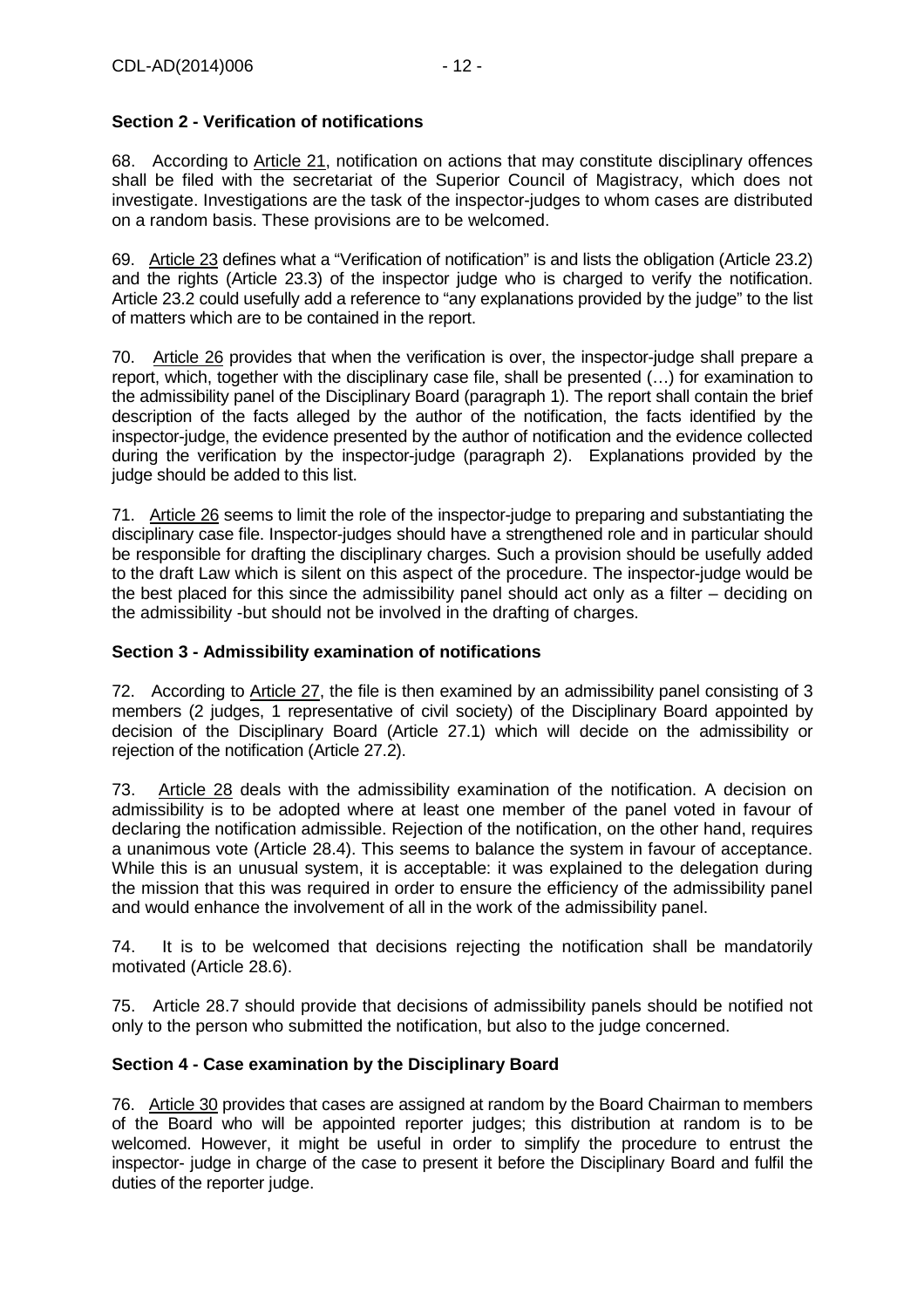77. Article 31 which deals with participants in the disciplinary case ("the judge referred in disciplinary case, the representative of judicial inspection and the person who filed the notification") provides in paragraph 3 that "Repeated absence and in the absence of pleas alleging of the judge or of the person who filed the notification or of their representatives at the meeting of the Disciplinary Board shall not prevent its consideration". This provision is to be welcomed as it is a preventive tool against obstructive non-appearances before the Board.

78. Article 31.5 further states that "The Board member appointed reporter or any member of the Disciplinary Board may require hearing of witnesses or to other persons within meeting of examination of disciplinary case". The judge whose case is considered by the Board should be provided with similar rights.

79. Article 34 provides that Disciplinary Board meetings are public unless the Board decides otherwise, either ex officio or based on the request for a closed session of the judge referred in the disciplinary case, in the interests of public order or national security, or where necessary to protect the privacy of the participants in the disciplinary proceedings. This provision is to be welcomed, since it specifies that public proceedings are the rule, and that closed sessions shall only take place in very specific circumstances, following a reasoned decision of the Board.<sup>12</sup>

80. Article 35 which deals with the deliberation and adoption of the decision of the Disciplinary Board should specify that the reporter judge should not take part in the vote on the decision.

81. Art 39.1 provides that decisions of the Disciplinary Board can be appealed to the Superior Council of Magistracy and that the Disciplinary Board decisions become final after 15 days from the receipt of the copy of the motivated decision. Every appeal against disciplinary proceedings should prevent the decision from becoming final until the appeal is determined (not only decisions to dismiss a judge from the office of Court chairman or from office as a judge as provided in Article 38.2).

82. The procedure before the Superior Council of Magistracy is very briefly mentioned in Article 39. It should be regulated in more detail to ensure to the parties to the case a fair and transparent judicial review.

83. Under the provisions of this draft Law alone, it appears that a member of the Superior Council of Magistrates may file a notification on a disciplinary offense (under Art. 19.1b), and later appeal against the decision of the Disciplinary Board (Art. 39.1) thereby bringing the case before the Superior Council of Magistrates, on which he or she may then also vote on appeal, along with the other Superior Council of Magistrates members (Art. 39.4). In other words, the current draft Law lacks a clear provision that would prevent the same member of the Superior Council of Magistrates from engaging in all these consecutive steps of the disciplinary proceedings, which might raise very valid concerns of potential bias and lack of impartiality. To avoid this, it is recommended that such a prohibition be added in the text of the law, unless it already features in another law (in which case that other law should helpfully be referenced).

84. Article 40 provides that decisions of the Superior Council of Magistracy can be appealed to the Supreme Court of Justice "by people who have filed complaints, judicial inspection or the judge concerned". It is not clear why the judicial inspection should be

 $\overline{a}$ 

<sup>&</sup>lt;sup>12</sup> See the OSCE/ODIHR Kyiv Recommendations on Judicial Independence in Eastern Europe, South Caucasus and Central Asia, paragraph 26.